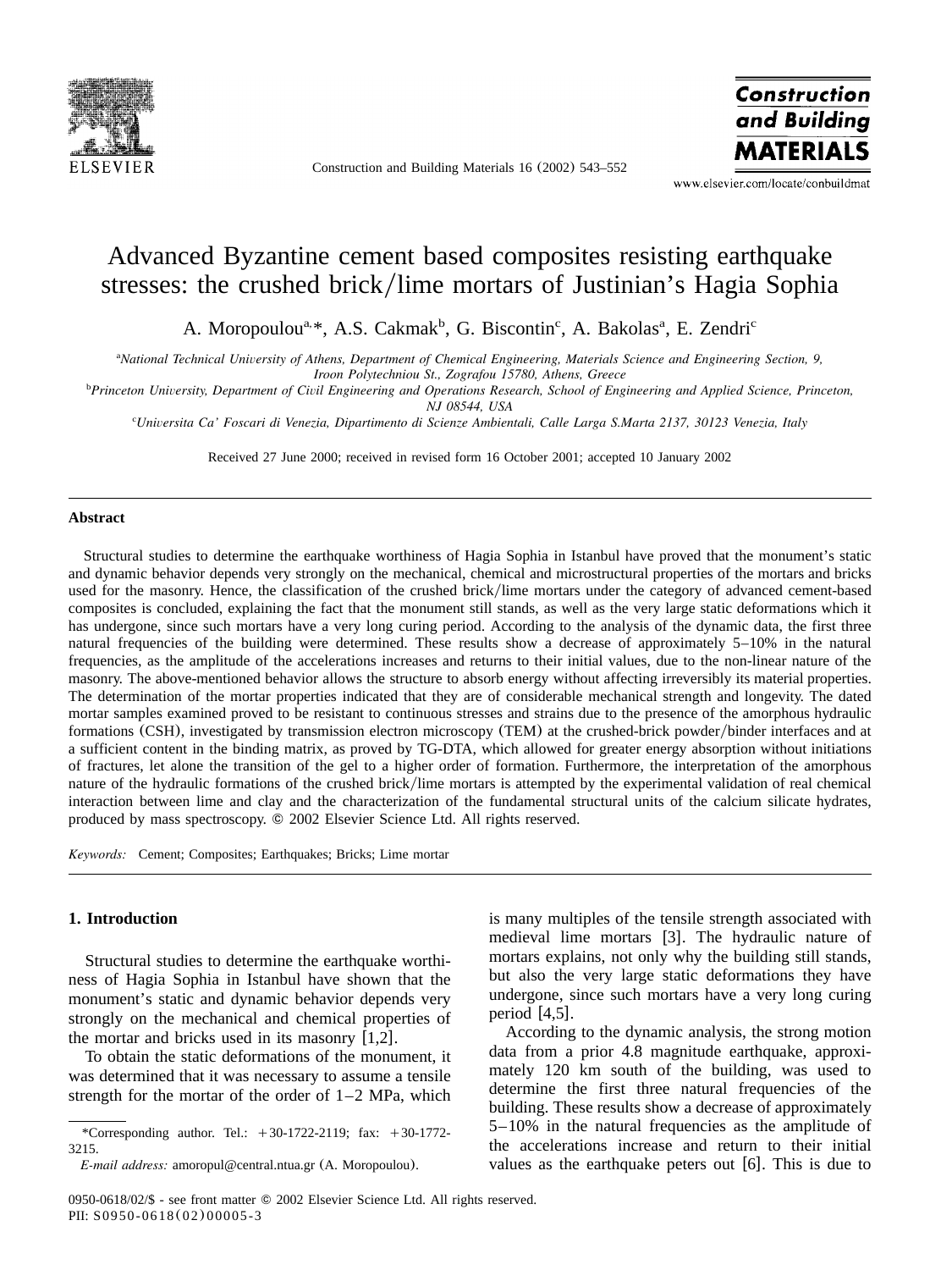

Fig. 1. Hagia Sophia mortar sample M-26 from the base of rib 7 at the west face of the main dome—dated by Van Nice to AD 558–563 (photo Dumbarton Oaks).

the non-linear nature of the masonry, rather surprising at such low levels of acceleration, indicating a type of behavior that allows for the structure to absorb energy without effecting its material properties irreversibly, which is not encountered in most modern masonry or concrete structures.

The mortars of Hagia Sophia display considerable mechanical strength along with longevity, and may be considered as early examples of reinforced concrete  $[7]$  $[7]$  $[7]$ . In fact, a typical mortar–brick sandwich sample (Fig.

1) obtained by Robert Van Nice in 1949, during a repair to a rib of the main dome of Hagia Sophia, consisting of brick building units of 5 cm and a mortar joints 1.1 times the brick thickness, was submitted to standard adhesion test at Princeton University and tensile strengths of  $0.4-0.5$  MPa were estimated [[8](#page-8-0)].

Another sample was tested at the National Technical University of Athens (Prof Th.P. Tassios  $[9]$  $[9]$  $[9]$ ) using the scratch width method with a range of tensile strength estimated to be 0.5–1.2 MPa. Two split cylinder tests on specimens approximately 40 mm long and 35 mm in diameter that were taken from the SE buttress stairwell yielded tensile strengths of  $0.7$  and  $1.2$  MPa  $[10]$  $[10]$  $[10]$ .

Elastic moduli have been estimated using in-situ, ultrasonic tests at various brick and mortar locations in Hagia Sophia, including a main dome rib, the west arch, and the north arch. The estimated dynamic elastic moduli are [[11](#page-8-0)]: brick:  $E_b = 3.10 \text{ GPa}$ ; mortar:  $E_m = 0.66$ GPa; and composite:  $E_{bm} = 1.83$  GPa. These phenomena have been extensively studied in previous works, in relation either to hydraulic lime as a binder or to the crushed brick, and pozzolanic physico-chemically active aggregates, which are added in order to improve the mortar's performance  $[12]$  $[12]$  $[12]$ . In Fig. 2, which presents various traditional mortars of different processing tech-nologies in the eastern Mediterranean Basin [[13](#page-8-0)], the ratio of  $CO<sub>2</sub>/H<sub>2</sub>O$  bound to hydraulic components as a function of the  $CO<sub>2</sub>$  (weight loss, %) is shown. The cement mortars are concentrated at the bottom, the crushed brick and hot lime mortars in the middle of the curve and the typical lime mortars at the upper right of ratios  $> 10$  and  $CO<sub>2</sub> > 32$ %. The crushed brick mortars



Fig. 2. Classification of traditional mortar technologies according to thermal analysis results.  $CO<sub>2</sub>/H<sub>2</sub>O$  structure as a function of CO<sub>2</sub> in the Hagia Sophia mortars hydraulicity level.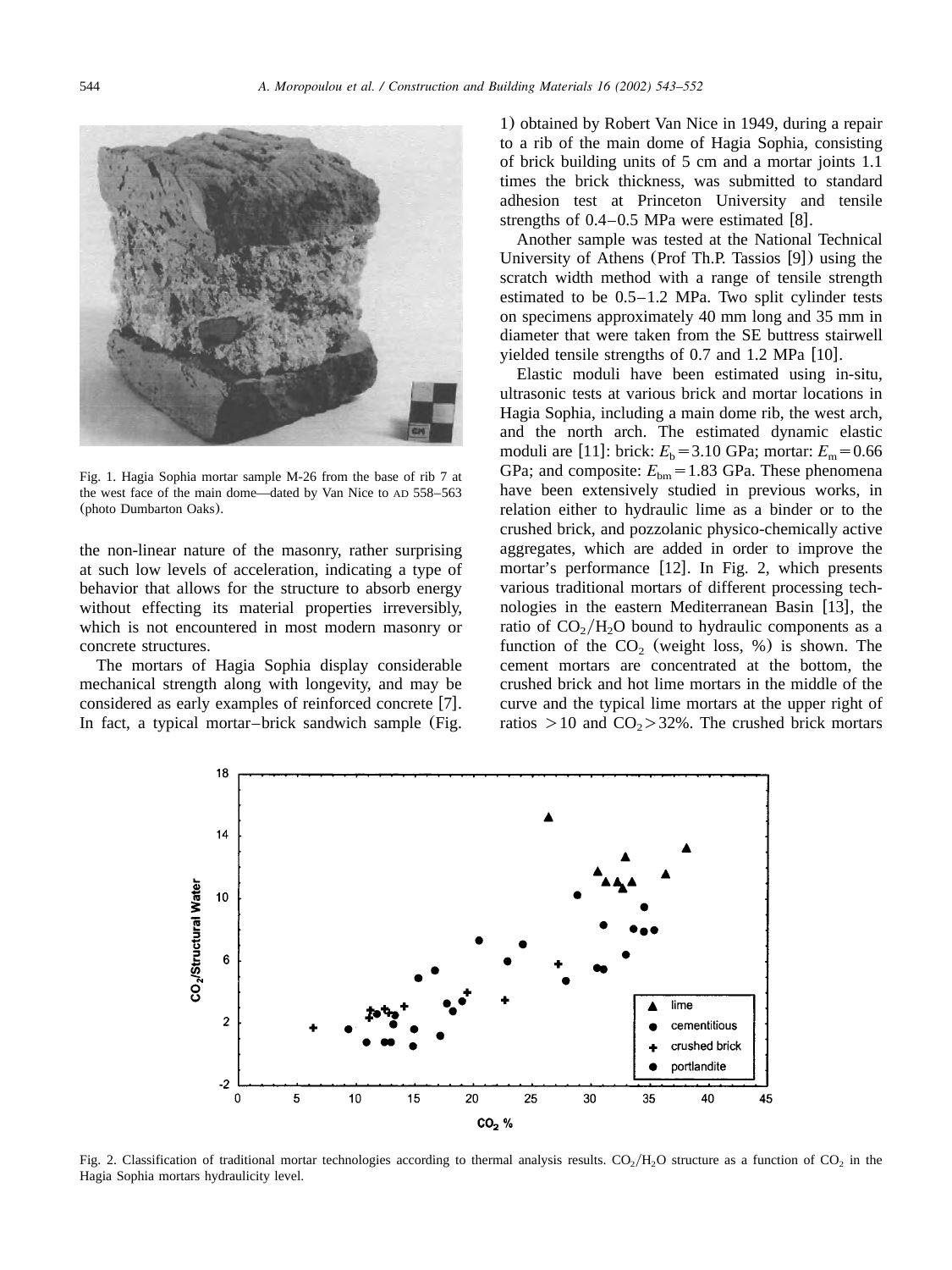

Fig. 3. Hagia Sophia main dome support structure. Sampling location. Cutaway view.

occupy a region of  $2.5-7.5$  along the  $(CO<sub>2</sub>/Str.$  water) axis vs.  $10-32$  along the  $(CO_2\%)$  axis. In contrast to this, the Hagia Sophia mortars occupy the region 2.5–4 vs. 10–20, thus showing a lower calcite content and a higher hydraulic compounds content, with binder to aggregate ratios ranging from 1:4 to 1:2.

These researches have been performed within the framework of the collaboration among Princeton University (Prof A.S. Cakmak), National Technical University of Athens (Prof A. Moropoulou) and Bogazici University (Prof A. Isikara, Prof M. Erdik) [[14](#page-8-0)].

The present work deals with material analyses to study the structure's ability to withstand seismic loads [[14](#page-8-0)]. More specifically, the ductility of the Hagia Sophia mortars is examined in relation to the physico-chemical bonds and formations developed at the crushed brick– lime interfaces (Part I). Furthermore, the interpretation

| Table 1             |  |
|---------------------|--|
| Sampling of mortars |  |

of the amorphous nature of the hydraulic formations of the crushed brick/lime mortars is attempted by the experimental validation of real chemical interaction between lime and clay (Part II) and the characterization of the fundamental structural units of the calcium silicate hydrates, produced by NMR MAS mass spectroscopy.

# **2. Part I**

### *2.1. Sampling*

The primary structure supporting the main dome of the Hagia Sophia and its orientation are illustrated in a cutaway view in Fig. 3. The main dome is spherically shaped and rests on a square dome base. Major elements include the four main piers supporting the corners of the dome base and the four main arches that spring from these piers and support the edges of the dome base.

The main piers are comprised of stone masonry of almost rigid stone blocks and relatively compliant mortar, while the main arches, dome, and portions of the main piers and buttresses above it are comprised of brick masonry with thick characteristic mortar joints. Two series of mortar samples were examined. The first concerns the samples (the first five) obtained by Van Nice in 1949 and logged in at the Dumbarton Oaks Collection, Washington, DC, USA. The second concerns samples (last three) recently obtained from the monument (Table 1).

# *2.2. Experimental investigation of material properties*

For the mineralogical and physico-chemical analysis, the following instrumental methods were used.

The study of the various samples starts with a detailed observation of the surface by *Fiber Optics Microscopy*

| ID                          | Location                    | Cent.      | Macroscopic description                                     |  |  |  |
|-----------------------------|-----------------------------|------------|-------------------------------------------------------------|--|--|--|
| I Samples                   | From the Van Nice–Dumbarton | Oaks       | Collection                                                  |  |  |  |
| 1a                          | Dome Rib                    | 6th cent.  | integral, granoblastic, crushed,<br>brick adhered to stone  |  |  |  |
| 2                           | Dome Rib                    | 6th cent.  | integral, granoblastic crushed<br>brick mortar              |  |  |  |
| 1 <sub>b</sub>              | West Arch                   | 10th cent. | small pieces, friable, crushed<br>brick mortar in nodules   |  |  |  |
| 5a                          | West Arch                   | 10th cent. | small pieces, friable, fine-grained<br>crushed brick mortar |  |  |  |
| 5 <sub>b</sub>              | West Arch                   | 10th cent. | small pieces, of friable,<br>crushed brick mortar           |  |  |  |
| II Sampling on the monument |                             |            |                                                             |  |  |  |
| 1.1                         | North-Western buttresses    | 10th cent. | granoblastic mortar-<br>softer than the following           |  |  |  |
| 2.1                         | North main Arch/west point  | 6th cent.  |                                                             |  |  |  |
| 3.1                         | South-eastern abatement     | 6th cent.  | granoblastic                                                |  |  |  |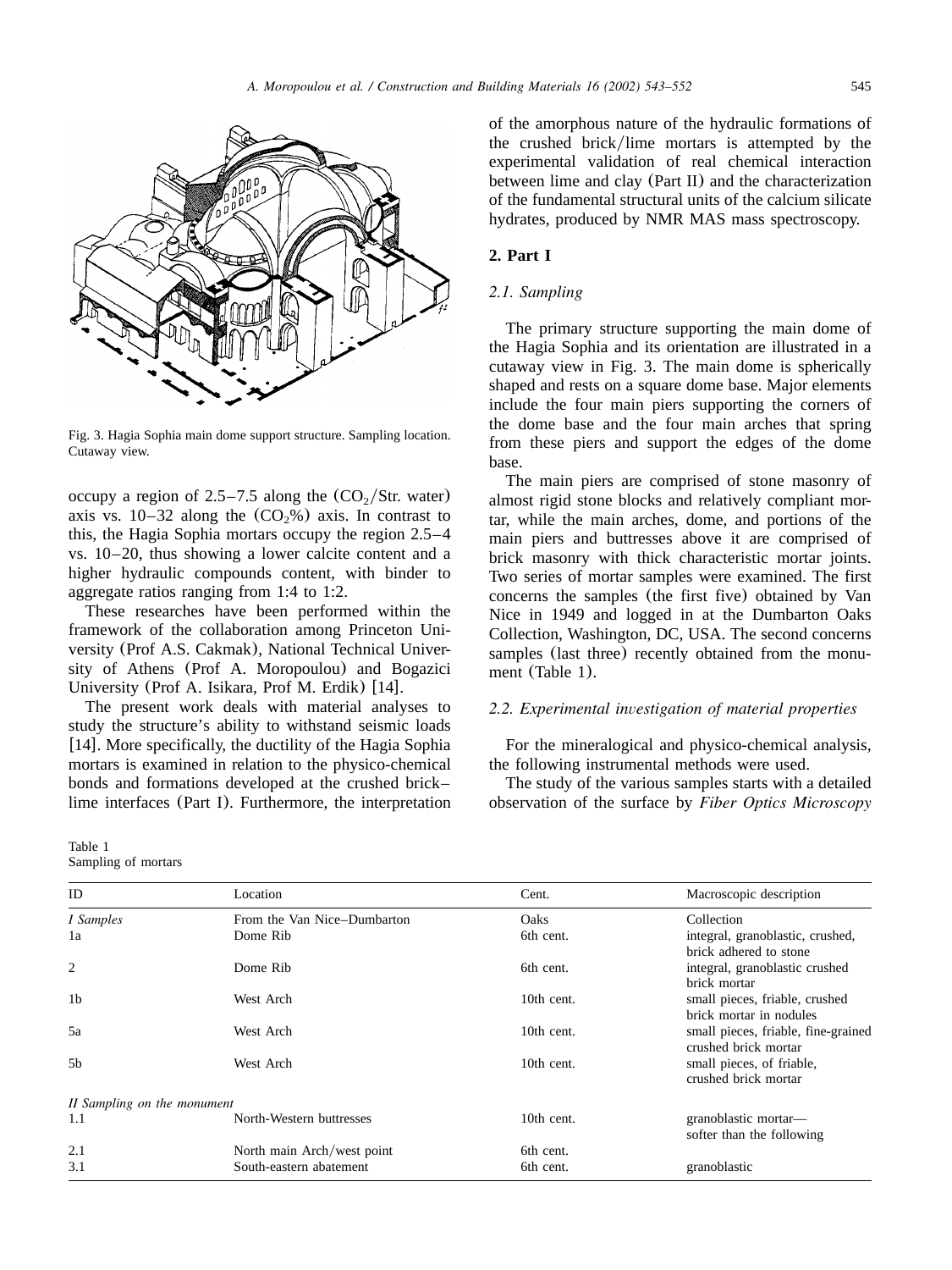(Keyence VH-5901) to determine the depth of adhesion and the discontinuities between the binding material and the brick fragments.

*X-Ray Diffraction Analysis* (*XRD*) of finely pulverized samples was performed on a Siemens D-500 X-ray diffractometer, based on an automatic adjustment and analysis system with a Diffract-EVA quality analysis software, to identify the mineral components of mortars. To facilitate the direct observation of various spectra, a *diffraction interval between 20-5 and 20-60*, with a step of 0.02 was used.

*Optical Microscopy*: Thin sections of mortar samples were examined under a polarizing Zeiss microscope. The microphotographs allow the petrographical–mineralogical characterization of the mortar constituents, as well as microscopic observations of the different mineral phases in the matrix.

*Scanning Electron Microscopy (SEM)/Energy Dispersive analysis* (*EDX*): Microscopic observations of the mortar samples were performed, under a scanning electron microscope (Philips 515 unit), with secondary electron emission, in order to examine the microstructure and the texture of the mortars. Energy dispersive X-ray microanalysis (elementary semi-quantitative analysis) was also performed, based on the Super Quantitative EDAX software, to determine the composition of the brick and binding materials.

A *Transmission Electron Microscope* (*TEM*) was used to identify amorphous phases. The measurements were performed by Mr C. Chun of Princeton University on a Philips M20/ST of Princeton Materials Institute. This procedure was used to study the nature and presence of calcium silicate hydrate (CSH) and calcium aluminate hydrate (CAH) gels of the matrix. Detection was accomplished primarily on the basis of structural and morphological characteristics of these matrix particles. TEM samples were prepared by the dipping method from colloidal suspension of particles after grinding of the mortar. After ultrasonication, the particles were suspended in methanol, and then a Cu grid coated with a holey carbon film was dipped into the suspension. After taking out the grid, it was air dried and stored for further use. The local chemical composition was preliminary examined by energy dispersive X-ray spectroscope (EDXS), using EDAX PV9900, with a 50-nm spot size.

## *2.3. Results and discussions*

Macroscopically, mortar samples 1a, 2, 2.1, 3.1 (6th c.) and 1.1 (10th c.) appear to be intact, integral and durable presenting a granoblastic character, while 1b, 1c (6th c.) and the 5a, 5b (10th c., from the West arch) are in small pieces and very friable. The ceramic fragments in the mortar are mainly reddish; some of them turn to yellow. An almost equal participation of



 $(a)$ 



 $(b)$ 

Fig. 4. (a,b) Fiber optics micrographs  $\times$  50. Mortar samples a,b: 1.1.

sand and crushed brick in the mortar mixture is observed by modal analysis.

Fiber optics microscopy (Fig. 4a,b) identifies a compact microcrystalline matrix containing brick fragments of several dimensions to nodules and even powder, and several aggregates. A yellowish–pink color is observed depending on the ceramic powder dispersed and the nature of the aggregates. The reaction rims at the interface between the binding matrix and the ceramic fragments indicate strong adhesion bonds.

From the XRD results ([Table 2](#page-4-0)), it is evident that the binding material of the samples is exclusively calcitic, showing slight differences as far as different aggregate fragments (quartz and plagioclase of various types) are concerned. The presence of calcium silicate hydrate (CSH) and calcium aluminate hydrate (CAH) is significant, indicating either interface reactions, or the admixture of hydraulic lime.

Observations made under a polarized microscope ([Fig. 5a](#page-4-0),b) in crossed Nikols show the reaction rims at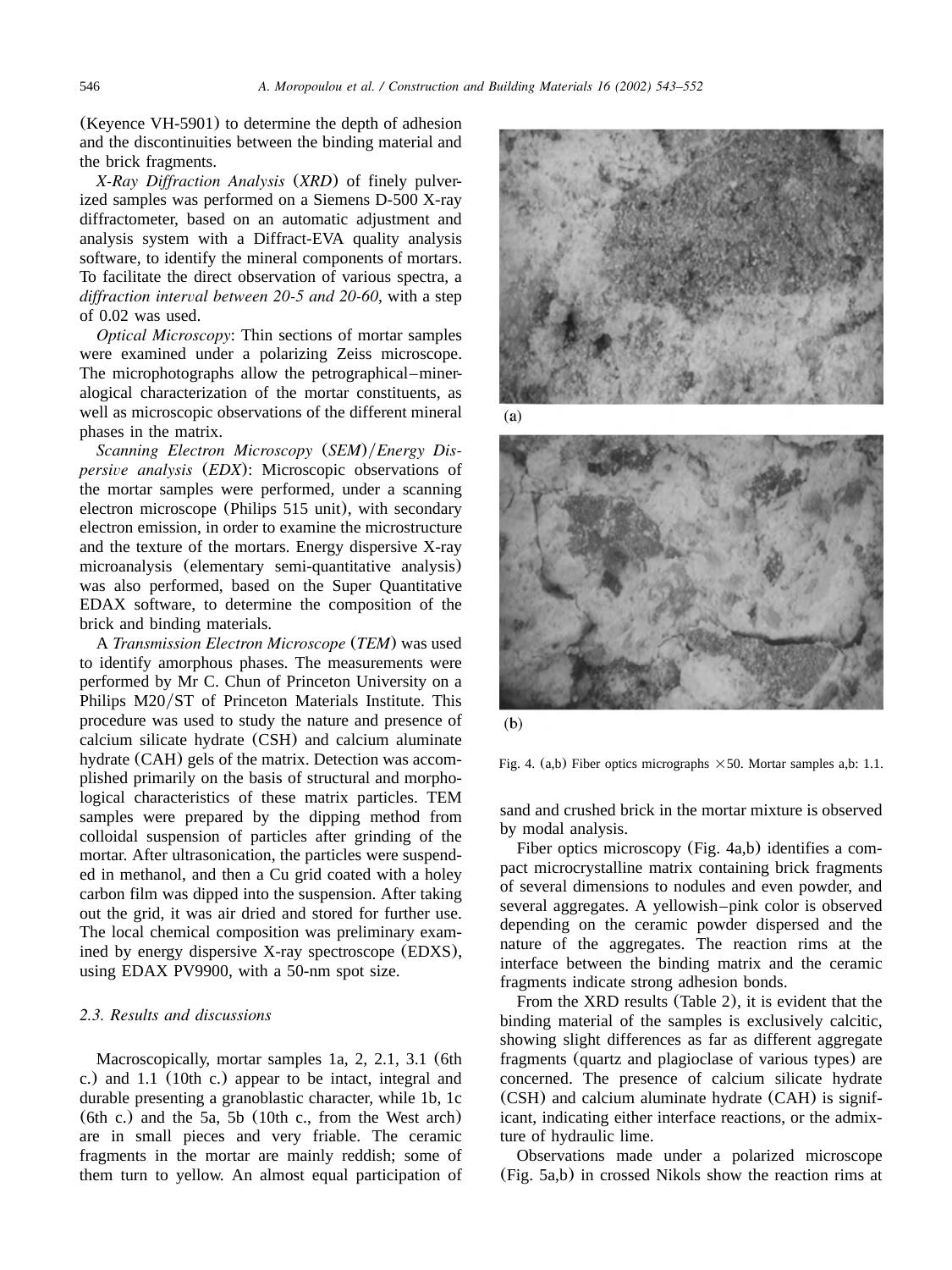<span id="page-4-0"></span>Table 2 X-Ray diffraction results

| Sample      |           | <b>Cc</b> | Ar | An                       | San   | Do | CaAH | CaSH | Mont. | K | Muse |
|-------------|-----------|-----------|----|--------------------------|-------|----|------|------|-------|---|------|
| 2 (matrix)  | $++$ $+$  | $+ + +$   |    |                          |       |    |      |      |       |   |      |
| 2 (ceramic) | $+ + + +$ | $+ + +$   |    | $\pm$                    |       |    |      |      |       |   |      |
| 3 (ceramic) | $+ + + +$ | $+ +$     |    | $\overline{\phantom{0}}$ | $\pm$ |    |      |      |       |   |      |
| 3b (matrix) | $+ + +$   | $+ + + +$ |    |                          |       |    | +    |      |       |   |      |

Quartz: SiO<sub>2</sub> (5-0490); Calcite: CaCO<sub>3</sub> (5-0586); Anorthite-plagioclase: CaAl<sub>2</sub>Si<sub>3</sub>O<sub>8</sub> (12-301); Sanidine: NaO.6KO.4ArSi<sub>3</sub>O<sub>8</sub> (10-357); Calcium Silicate hydrate: 5  $Ca_2SiO_4.6H_2O$  (3-0248); Calcium aluminate hydrate:  $Ca_2Al_2O_4.8H_2O$  (2-0083); Montmorillonite: CaNaMgFeAlSi(OH)<sub>2</sub>.8H<sub>2</sub>O; Kaolinite: Al<sub>2</sub>Si<sub>2</sub>O<sub>5</sub>(OH)<sub>4</sub> (12-447); and Muscovite: (K, Na)(Al, Mg, Fe)<sub>2</sub>(Si<sub>2</sub>Al)O<sub>10</sub>(OH)<sub>2</sub>(7-14).

the ceramic–matrix interface, dispersed in the form of veins along the matrix, filling the vacancies and discontinuities of its structure. Sample 5 gives ample evidence of these products of boundary reactions, while in sample 2, they are slightly discerned. Fine- to medium-grained aggregates of samples 5 and 2, respectively, are mainly quartz and plagioclase, varying in percentage by surface and embedded in the matrix. Careful observation of the ceramic fragments shows the presence of oxidized, very compact and more or less homogeneous ceramic pieces,

embedded by rounded fine- to medium-grained quartz and calcite.

Fig. 6a,b show reaction rims at the brick–matrix interface building up the adhesive bonds of a granoblastic compact mortar. [Fig. 7](#page-5-0) presents the electron probe microanalysis results. The matrix/brick fragment interface of samples 1a and 1b show that carbonates are substituted for calcium silicates and aluminates with simultaneous compaction of the calcite content at the



0005 **25KU** X40 100Mm WD31

 $(a): x40$ 



(b):  $x90$ 

Fig. 5. (a,b) Observations under polarized microscope. (a,b) Sample 5b in crossed Nikols  $(\times 40)$ .

Fig. 6. (a,b) Scanning electron micrographs. Sample 2: brick fragment/matrix interface.

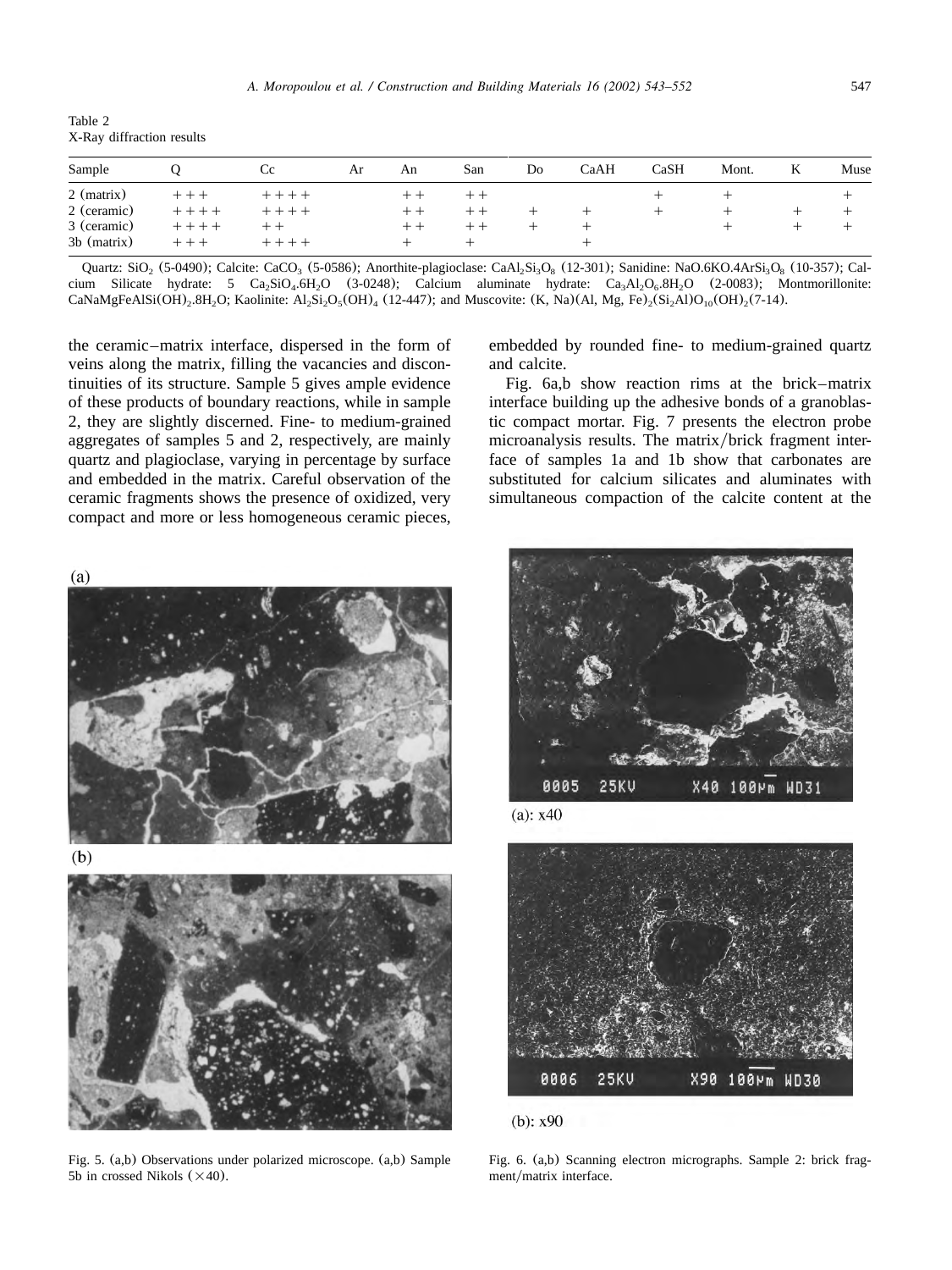<span id="page-5-0"></span>

Fig. 7. (a,b) Ca, Si, Al concentration gradients (obtained by EDX measurements) at the mortar matrix/brick interface. (a) Dome rib sample 1a; (b) west arch sample 1b.

boundary [[15](#page-9-0)]. The brick–mortar interface, investigated in depth over a range of  $120 \mu m$ , going from mortar to brick and considering as the interface the range 30–50  $\mu$ m, revealed the following significant features: Ca element decreases, while Si and Al species increase from mortar matrix to brick  $[16]$  $[16]$  $[16]$ . Concerning the matrix of all the specimens, a hydraulic character is revealed by the EDX measurements, due to the significant participation of Ca, Al and Si species in the binder. The binding materials of the samples 2 and 5b show a similar composition presenting high percentages of Ca  $(61–87%)$  and lower ones of Si  $(5.5–15%)$ , while Al, Mg and Fe are present in low percentages. Samples 2 and 3 have similar compositions. The high percentage of Si  $(32-45%)$  and of Al  $(20-28%)$  are characteristic with a Ca percentage of 4.3–6.6%, 3.0–4.95%, respectively. Another characteristic presence is that of Fe (5.45–8.10%). The ceramics present an initial vitrification stage, most probably due to low firing temperatures. Their oxidized matrix and reddish color indicates an oxidation atmosphere in the firing kiln.

In Fig. 8, a reaction rim at the boundary surface is evidenced, where the physico-chemical penetration of  $Ca(OH)<sub>2</sub>$  to the zones immediately adjacent to the brick determines an environment of alkaline pH. In this environment, silicates could be activated  $[17]$  $[17]$  $[17]$  and the reaction product fills the discontinuities of the structure.

The dated mortar samples examined proved to be resistant to continuous stresses and strains due to the presence of the amorphous hydraulic formations (CSH), investigated by transmission electron microscopy (TEM) at the crushed-brick powder/binder interfaces and at a sufficient content in the binding matrix, as proved by TG-DTA, which allows for greater energy absorption without initiations of fractures, let alone the transition of the gel to a higher order of formation.

[Fig. 9a](#page-6-0),b shows the results obtained by transmission electron microscopy at a magnification of 22 000 (a) and 42 000 (b). The development of an amorphous C–S–H gel formation is seen between the crystalline phases of the calcite and the dispersed ceramic fragments and quartz crystals (a). In detail, the C–S–H gel presents a sheet structure (b), which in some points, gives rise to quasi-crystalline phases (b—lower left part).

#### **3. Part II**

#### *3.1. Materials*

Depending on the temperature, the phyllosilicate minerals undergo a series of structural change  $[18]$  $[18]$  $[18]$ , which may be related to the potential reaction variability of clay toward lime.

Heating the clay between  $500$  and  $900$  °C brings about fundamental transformations in the phyllosilicate



Fig. 8. Reaction ring at the mortar matrix/brick interface.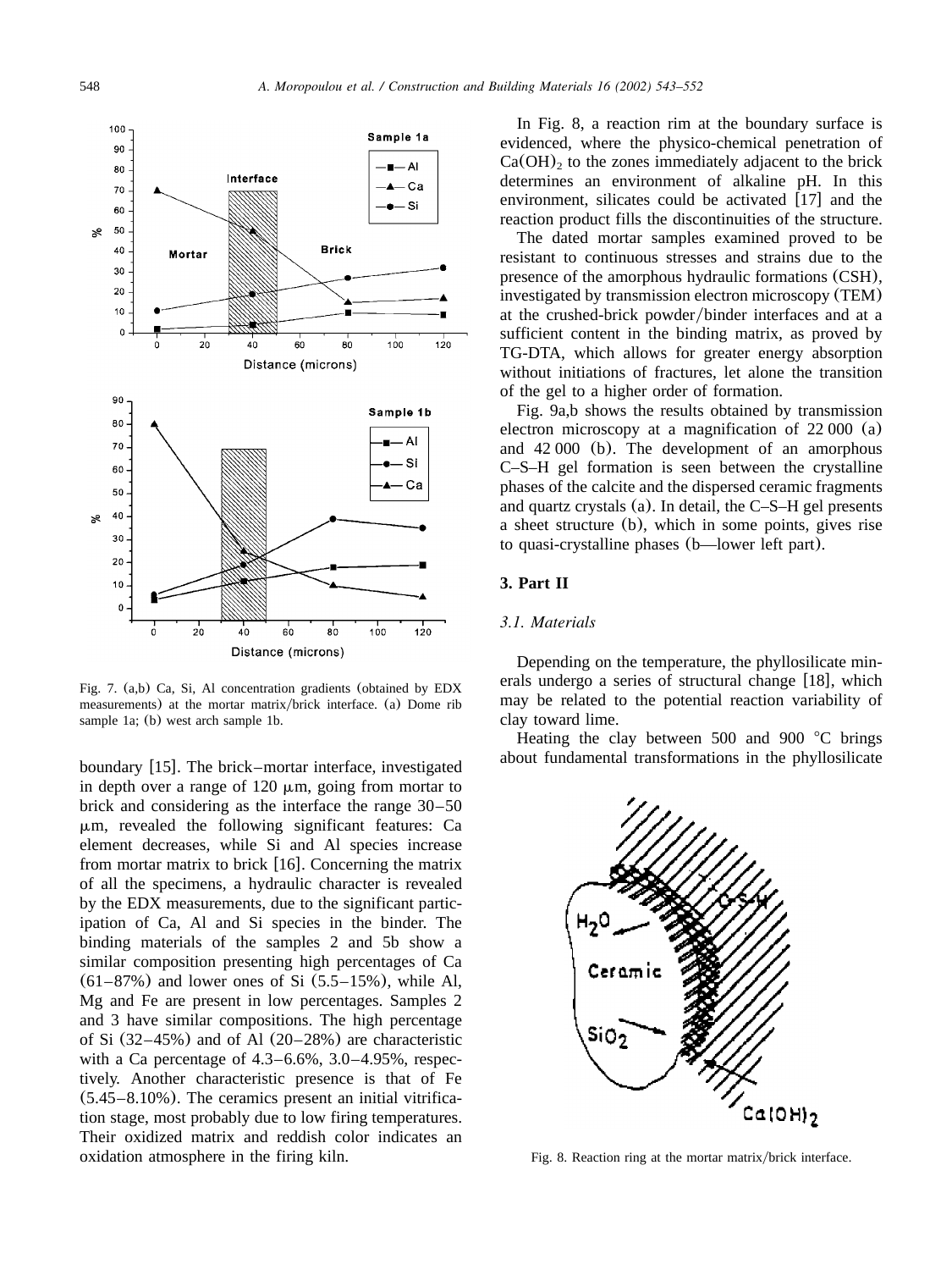<span id="page-6-0"></span>

Fig. 9. Mortar sample 26—Dome rib 7: C–S–H gel crystalline interface of the calcite matrix with brick fragments. (a) 22 K magnification.

minerals, which mainly constitute conversion into an amorphous phase. This underlies the utilization of the clay samples heated in this temperature interval. In the samples of crushed brick/lime mortars manufactured and utilized in the laboratory, the brick fragments have been substituted with kaolinite rich clay. Clay samples were heated in a muffle for 24 h at 500, 550, 600, 650 and 700  $\degree$ C, and then mixed in a 1:1 volume ratio with lime, utilized as lime putty containing approximately 46% water. In this first research phase, the addition of fine sand aggregates to the mixture was discarded purposely. Subsequently, the mortar samples have been preserved in the air for 5 months, under a relative humidity of approximately 60%.

#### *3.2. Experimental investigation*

After this period, the samples have been analyzed with  $^{29}$ [Si] MAS spectroscopy. The  $^{29}$ [Si] MAS NMR spectra were recorded on a Varian Unity 400 spectrometer operating at 79.4 MHz. A single pulse sequence was used, with quadrature detection, a pulse length of 6.0  $\mu$ s, and a relaxation delay between pulses of 60 s. For each experiment, 1600 transients were recorded, with a sample rotation frequency of  $5000$  rev./s. The

 $^{29}$ [Si] spectrum of zeolite X was recorded the same day, and the spectrum of the sample was calibrated against the frequency of the most intense peak of zeolite X at  $-84.6$  ppm [[19](#page-9-0)].

### *3.3. Results and discussion*

The fundamental structural unit of the silicate minerals is a silicon atom surrounded by four tetrahedrally oriented oxygen atoms. The different organizations of the tetrahedra in mono-, bi-, or tri-dimensional structures can be detected with the MAS  $^{29}$ [Si] spectroscopy, as they give rise to different signals resonating in welldefined chemical shift intervals. More precisely, the spectroscopy allows the determination of the number of the Si–O–Si bridges for silicon atom. With four bridges, the structure extends to three dimensions, as in the case of tectosilicates (quartz or cristobalite). This structural unit is named  $Q_4$ . With three bridges, the tetrahedra form two-dimensional layers, as in the case of phyllosilicates (kaolinite, andesine, montmorillonite). This structure is named  $Q_3$ . A mono-dimensional chain is characterized by only two Si–O–Si bridges for silicon atom, and is indicated as  $Q_2$ . The single Si-O–Si bridge, which is indicated as  $Q<sub>1</sub>$ , characterizes the dimmer or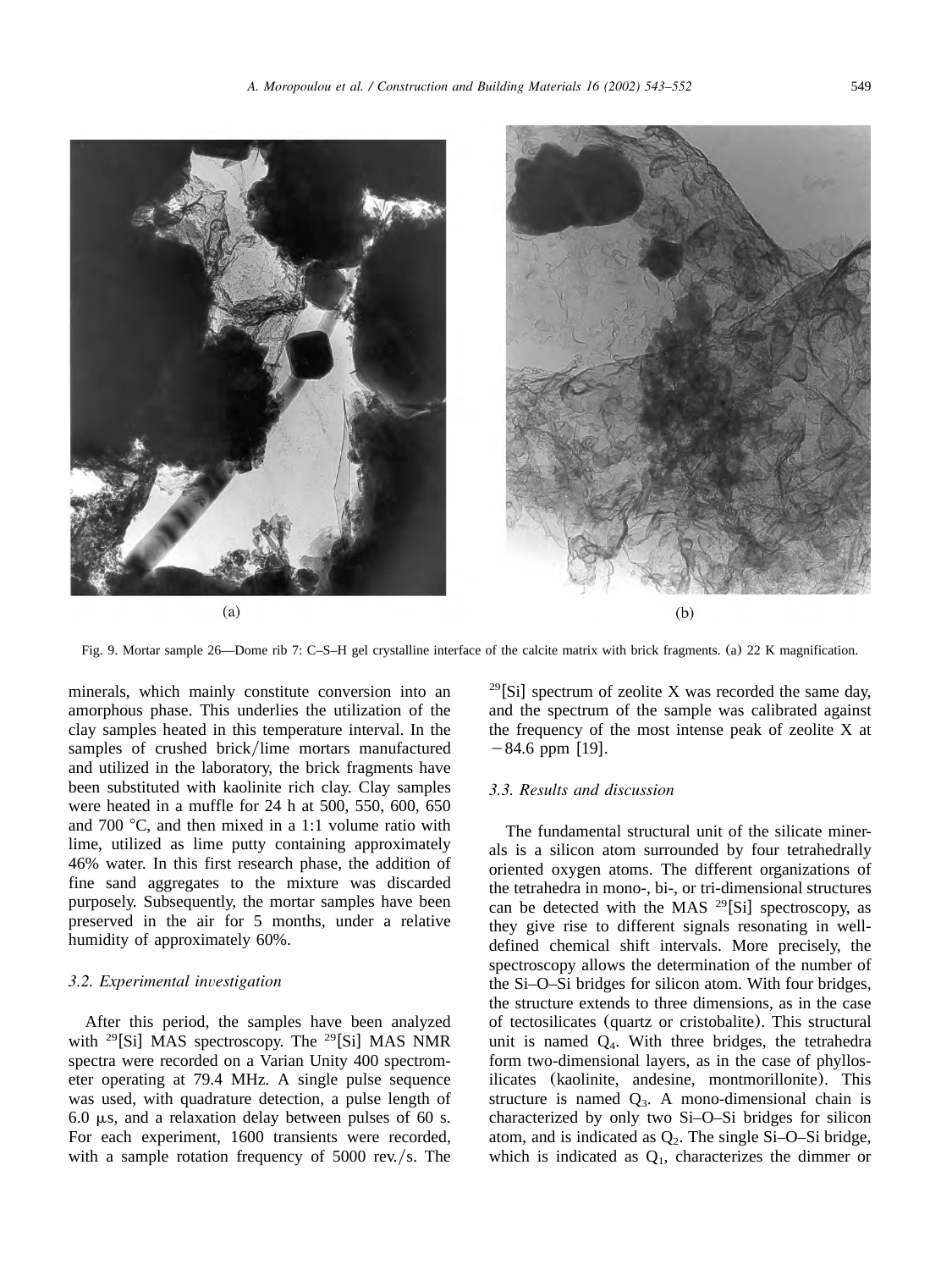the terminal group of a mono-dimensional chain. The  $Q<sub>0</sub>$  term designates the single isolated tetrahedron, lacking any bond with other groups. The structural units of the  $Q_4$ ,  $Q_3$ ,  $Q_2$ ,  $Q_1$  and  $Q_0$  groups are reported together with the typical  $^{29}$ [Si] resonance intervals.

<sup>29</sup>[Si] MAS spectroscopy, frequently applied in the investigation of silicates, is utilized here for the first time in this area of Cultural Heritage. The obtainment of reliable results requires a careful elaboration of the MAS spectra, where the exact estimate of the relative abundance of the species is gained via the deconvolution of the often-overlapping signals into Lorentzian functions.

The <sup>29</sup>[Si] MAS spectra of crude and of heated clay, untreated and after 5 months treatment with lime, shows the peak arrangements related to various conversions of phyllosilicates from the crystalline to the amorphous phase between  $Q_{1-4}$  structures [[20,21](#page-9-0)].

A rational of the clay–lime reactivity may be offered by the following considerations: (i) the tri-dimensional  $Q_4$  tectosilicates are not attacked by lime. (ii) The attack occurs on the bi-dimensional  $Q_3$  phyllosilicates, poorly on the  $Q_3$ cr structures in the crystalline state, and more efficiently in the  $Q_3$ am structures in the amorphous state. Thus, in the non-heated clay where the fillosilicates are present exclusively in the crystalline form, the 5-month action of lime brings about only a scantly detectable conversion into linear  $Q_2$  silicates. Heating converts the crystalline  $Q_3$ cr phyllosilicates into the amorphous  $Q_3$ am silicates, which are more amenable to lime attack. On clay heated to  $500\text{ °C}$ , the 5-month action of lime converts approximately 40% of  $Q_3$ cr and 18% of  $Q_3$ am. The rupture by lime of the  $Q_3$  silicon layers should mainly generate amorphous  $Q_2$  chains (Scheme 1). The small but detectable  $Q_2$ cr peak at -85.5 ppm may be generated by the attack of lime to  $Q_3$ cr silicate with retention of some crystalline order. (iii) As clays heated at 550 and 600  $\degree$ C show the greatest amount of  $Q_3$ am, the action of lime generates the greatest amount of linear  $Q_2$ am form with precisely these clays.

#### **4. Concluding remarks**

The results and interpretation of the various analytical techniques and instrumental examinations concerning the crushed brick/lime mortars of Hagia Sophia, lead to the following conclusions: the examined mortars from the several characteristic historic periods of the building present various production technologies with binder/ aggregate ratios estimated per volume from 1:4 to 1:2. Most probably, weathering, which washes out calcite, accounts for 'low' ratios like 1:4, not necessarily purposely implying 'poor' Byzantine lime process technologies. However, 1:3 could be selected as the proper mixture ratio for restoration syntheses, since it matches with technologies of homologous mortars coming from classical and Byzantine monuments in Rhodes and Crete [[22](#page-9-0)], in comparison to the lime rich 1:2 of the Ottoman period.

Nevertheless, up to now and especially when the historic composites under study concern 'disturbed' systems as in 'service' for decades of centuries under severe environmental loading, analytical techniques cannot provide direct technology information, let alone on the physico-chemical interactions, which develop the adhesion bonds among the constituents of the composite, i.e. crushed brick and lime. The binder which comprises the mortar matrix presents hydraulic character attributed partially to raw materials, like marly limestones or limestones–clay mixtures employed to produce lime, and partially to hydraulic compounds deriving from lime-crushed brick or nodules and powder interactions. The specific 'pozzolanic' character of the crushed brick/ lime mortar is attributed to the adhesion reactions occurring at the ceramic–matrix interface, their nature depending both on the dimensions and type of ceramic (raw materials, clays and firing temperature) and the calcium hydrate content of the mortar. The grain and fragments size of the crushed brick influences directly its hydraulic reactivity, as well as its physico-mechanical properties. The observed reactions could probably be attributed to calcium silicate formations at the interface along the brick fragment, acting as the silicate source and membrane and the lime, which makes the interfacial surface alkaline and causes chemical reaction. The penetration of lime into the ceramic and the consequent reaction transforms the microstructure of the ceramic by transforming the pore radii into smaller pores, and augmenting the apparent density. The transformation of the pore size distribution matches with the cementitious character of the mortar matrix, imparting to the mortar high physico-chemical resistance to polluted and marine atmosphere, as well as high strength. The evaluation of the hydraulic formations is rather difficult, due to the physico-chemical conditions and the discontinuity at the crushed brick-lime interface. However, transmission electron microscopy provides, for the first time, valuable information concerning the development of an amorphous C–S–H gel formation between the crystalline phases of the calcite and the dispersed ceramic fragments in a sheet structure, which, in some points, gives rise to quasi-crystalline phases. The presence of the gel phase considers a matrix formation of an advanced cement based composite, which allows for greater energy absorption and explains the good performance of the historic composites in resisting earthquakes. The longevity of the examined historic composites is more or less related to the compatibility to the wall constituents, as far as the raw materials, the mortar production process and the physico-chemical and microstructural properties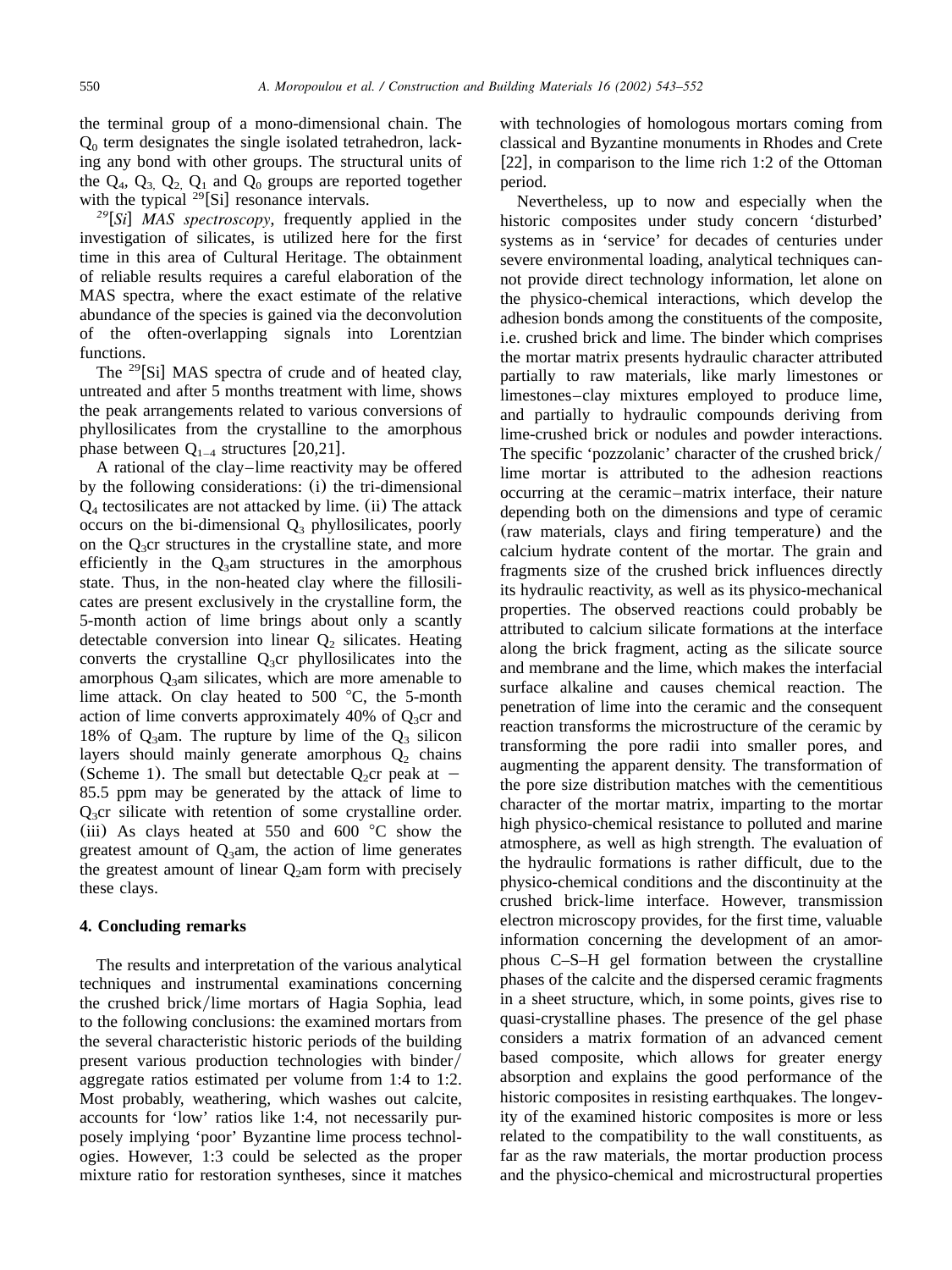<span id="page-8-0"></span>

Scheme 1.

are concerned, which allows for continuous stresses and strains.

The interaction between lime and clay has been revealed through <sup>29</sup>[Si] MAS spectroscopy. Therefore, a real chemical interaction between lime, in the form of putty, and clay, which is given by the presences of the free oxygen valences saturated by  $Ca^{2+}$  ions (Scheme 1), can be detected.

The interaction is maximized in clays, which have been subjected to heat and converted to the greatest amount of amorphous  $Q_3$  layers (at 550 and 600 °C). This appears to be the structure with the greatest affinity with lime. The 5-month action of lime coverts the  $O_3$ layers into amorphous  $Q_2$  linear chains.

It remains to be assessed whether the peculiar hydraulic properties of crushed brick/lime mortars, are to be related to the presence of amorphous linear chains, in some way associated with calcium ions. Therefore, these mortars are to be tested, prepared from lime and clays heated in the  $500-600$  °C interval for the technological characteristics (mechanical strength, elasticity modulus, behavior toward the environment, adhesive properties on brickworks, rheologic properties), which will recommend their use in the conservation and restoration of historical works.

Since the original mortars, which have deteriorated by natural weathering, salt decay and by the corrosive action of polluted atmospheres, have to be replaced, and the uncontrolled and extensive use of cement and polymer-based mortars, yield unsatisfactory results, due to the high content of soluble salts and the limited compatibility with the original components of the masonry, the recreation of the Hagia Sophia mortars was suggested, through a reverse engineering approach to simulate and ameliorate the historical ones. Already from the summer of 1999, have started pilot applications with compatible restoration mortars, simulating the historic ones as above, avoiding the common practice of cement mortar mixtures. These applications shall be evaluated not only by their performance during the recent earthquake, but also by their examination in situ with nondestructive tests, according to the Protocol Agreement, as well as the Agreement on Cultural Co-Operation between the Government of the Republic of Turkey and the Government of the Hellenic Republic  $[23]$  $[23]$  $[23]$ .

#### **References**

- [1] Cakmak AS, Davidson R, Mullen CL, Erdik M. In: Brebbia CA, Frewer RJB, editors. Structural repair and maintenance of historical buildings, III. Southampton, Boston: Computational Mechanics Publications; 1993. p. 67 –84.
- [2] Cakmak AS, Moropoulou A, Mullen CA J. Soil Dynam Earthquake Eng 1995;14(9):125 –33.
- [3] Moropoulou A, Bakolas A, Michailidis P, Chronopoulos M. In: Brebbia CA, Leftheris B, editors. Spanos Ch In Structural Studies of Historical Buildings, IV, 1. Southampton, Boston: Computational Mechanics Publications; 1995. p. 151 –61.
- [4] Day W, Glover J. Bridge management, 2. London: Thomas Telford; 1993. p. 747 –56.
- [5] Erdik M, Cakti E. Proceedings of STREMA '93; 3rd Int, Conf.; Bath: June 16–18. 1993. p. 99 –114.
- [6] Findell K, Koyluoglu HU, Cakmak AS. J Soil Dynam Earthquake Eng 1993;12(1):51 –9.
- [7] Livingston AR, Stutzman EP, Mark R, Erdik M. J Mater Res Soc 1992;267:721 –30.
- [8] Mark R, Cakmak AS. Mechanical test of material from the Hagia Sophia dome.Dumbarton Oaks Papers; 1994. (p. 48).
- Tassios, TP. National Technical University of Athens, Dpt. Civil Engineering; test report sent as personal communication to A.S. Cakmak, 1 Sep. 1993.
- [10] Genconglu T. STFA Inspection and Quality Control Research Consulting Co., Ltd., Istanbul Turkey test report as personal communication to A.S. Cakmak, 1 Sep.1993.
- [11] Durukal E, Yuzugullu O, Beyen K. J. PACT 1995;55:221-9.
- [12] Baronio G, Binda L, Lombardini N. J. Constr Build Mater 1997;11(1):33 –40.
- [13] Moropoulou A, Bakolas A, Bisbikou K. Thermochim Acta 1995;2570:743 –53.
- [14] Program agreement on the Seismic Protection of the Hagia Sophia between the Bogazici University, Princeton University and National Technical University of Athens, Istanbul, Turkey, March 1994.